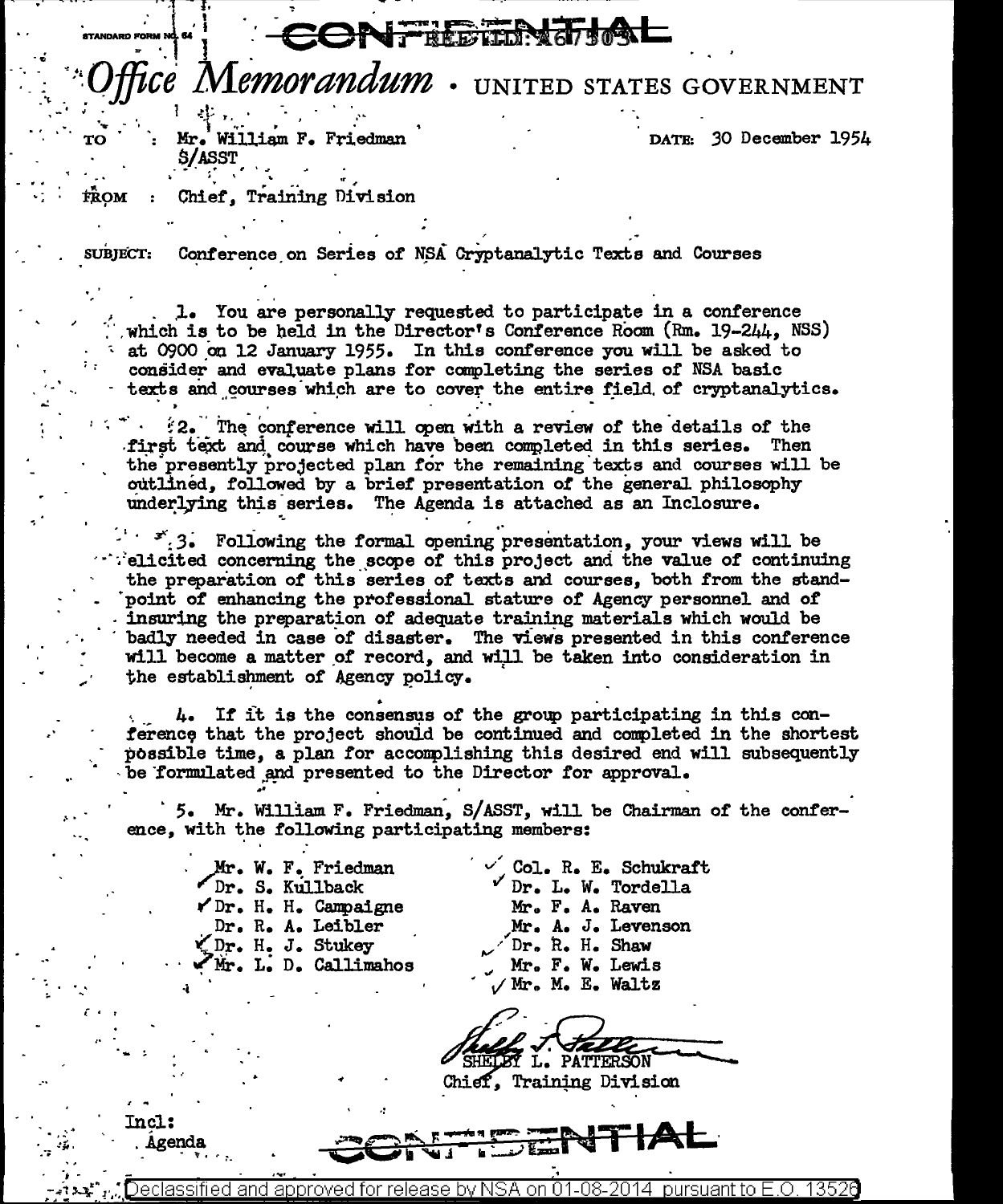# r Taras

### **AGENDA**

OP

### CONFERENCE ON NSA CRYPTANALYTIC TEXTS AND COURSES

(12 January 1955)

 $\mathbb{R}^2$  . The set

### Schafular

 $\mathbf{I}$ 

| 0900 - 0902<br>$0902 - 0910$<br>0910 - 0920<br>0920 - 0930<br>0930 - 1045 | Introduction<br>Briefing on Willitary Cryptanalytics<br>Part I" text and course<br>Briefing on Part II-VI texts and<br><b>CCA1PEGS</b><br>Statement of the philosophy underlying<br>this sarles of texts and courses<br><b>Discussion</b> |               |                                 |
|---------------------------------------------------------------------------|-------------------------------------------------------------------------------------------------------------------------------------------------------------------------------------------------------------------------------------------|---------------|---------------------------------|
|                                                                           |                                                                                                                                                                                                                                           | $1045 - 1100$ | Conclusions and recommendations |

#### . . . . .

### SCOPES OF PROJECTED NSA SERIES OF TEXTS AND COURSES ON CRYPTANALYTICS

Military Cryptenslytics, Part I (CONFIDENTIAL/Modified). Basic terminology and fundamental cryptologic definitions. Cryptography and cryptenalysis of: uniliteral substitution ciphers: multiliteral substitution oiphers; variant systems; polygraphic systems exploying small matrices and quadricular tables; elementary teleprinter systems, Fundamental cryptenelytic uses of frequency distributions: "probable-word method" of solution; vosel-consonant analysis; completion of the plain-component secuence: methods of alphabet reconstruction and keyword derivation; "phi test" for determining the mono-alphabeticity of a distribution (monographic and digraphic); tests for matching distributions; analysis involving the use of isologs. Special substitution systems, such as monome-dinome systems, syllabary squares and oode charts. and open codes and concealment systems. Basic foreign-language cryptolinguistics. (Prerscuisite: none.)

## **ENFIDENTIAL**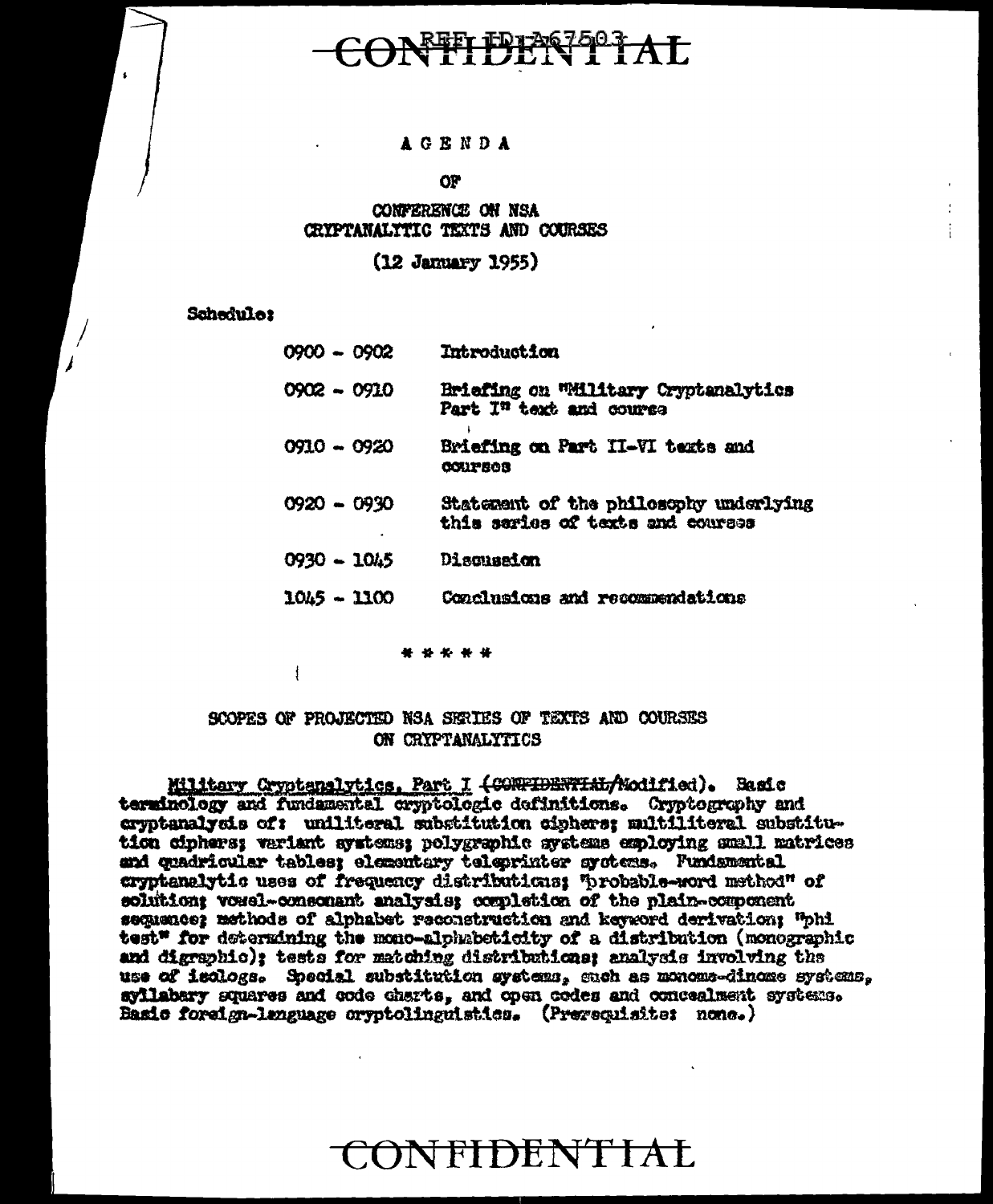### ONFFLER 17503

#### **CONFIDENTIAL**

Military Cryptenslytics, Part II (CONFIDENTIAL/Hodified). Cryptography and cryptanalysis of periodic polyalphabetic substitution ciphers; Vigenere, Porta. and other polyalphabetic systems: progressive alphabet systems. Fundamental principles of factorings "probable-word method" of solution: completion of the plain-component sequence: reduction to monoalphabetic terms when the cipher component is known; theory and applications of direct and indirect symmetry of position; special solutions based on isologs and cryptographic errors. Special types of periodic encipherment, such as Vernam teleprinter encipherment, the "Nihilist" cipher, monome-dinome systems with cyclic additives, periodic digraphic systems, and the "Sphinx" cipher device. The "chi test" for matching distributions; principles of depth reading; basic applications of punched-card tabulating machinery in cryptenalysis; introduction to statistical methods in cryptanalysis; weighting systems applicable to periodic ciphers: Lester S. Hill's algebraic polygraphic enginherment; weather engryption systems; introduction to solution of transposition systems; introduction to aperiodic systems; introduction to traffic analysis; history of cryptology. (Prerequisites: Military Cryptanalytics, Part  $I$ ).

Military Gryptanalytics, Part III (CONFIDENTIAL). Cryptography and cryptenalysis of speriodic polyalphabetic substitution ciphers and repetitive systems. Supression of periodicity by means of irregular-length plaintext grownings, irregular-length key grownings, and plaintext and ciphertext interrupters; methods of langthening or extending keys; plaintext and ciphertext autokey systems: progressive alphabet systems: solution of indicator systems. Solution of cylindrical cinher devices and strip cinher systems: solution of elementary cipher mechanisms, such as the Wheatstone, Kryha and similar devices. The "kappa test": weighting systems for the determination of depths; further statistical applications in cryptanalysis; the chi-square test; use of the Poisson Tables and Binemial Tables; diamostic tests in cryptenalysis. Special solutions based on isologs and cryptographic errors. Applications of RAM equipment and computers in cryptanalysis. (Prerequisites: Military Cryptanalytics, Parts I and II).

Military Cryptenalytics, Part IV (CONFINENTIAL). Cryptography and cryptenalysis of transposition, combined substitution-transposition, and fractionsting systems. Solution of single transpositions exploying various types of matrices; solution of double transposition systems; matrix reconstruction; key recovery; reconstruction of literal keys; revolving grilles and Sacco grilles: special solutions based on isologs and oryptographic errors. Solution of the ADFGVX system; bifid and trifid fractionating systems: polygraphic systems with fractionation. Applications of analytical machine techniques in the solution of transposition systems. (Prerequisites: Military Cryptamalytics. Parts I and II).

### **INFIDENTIAL**